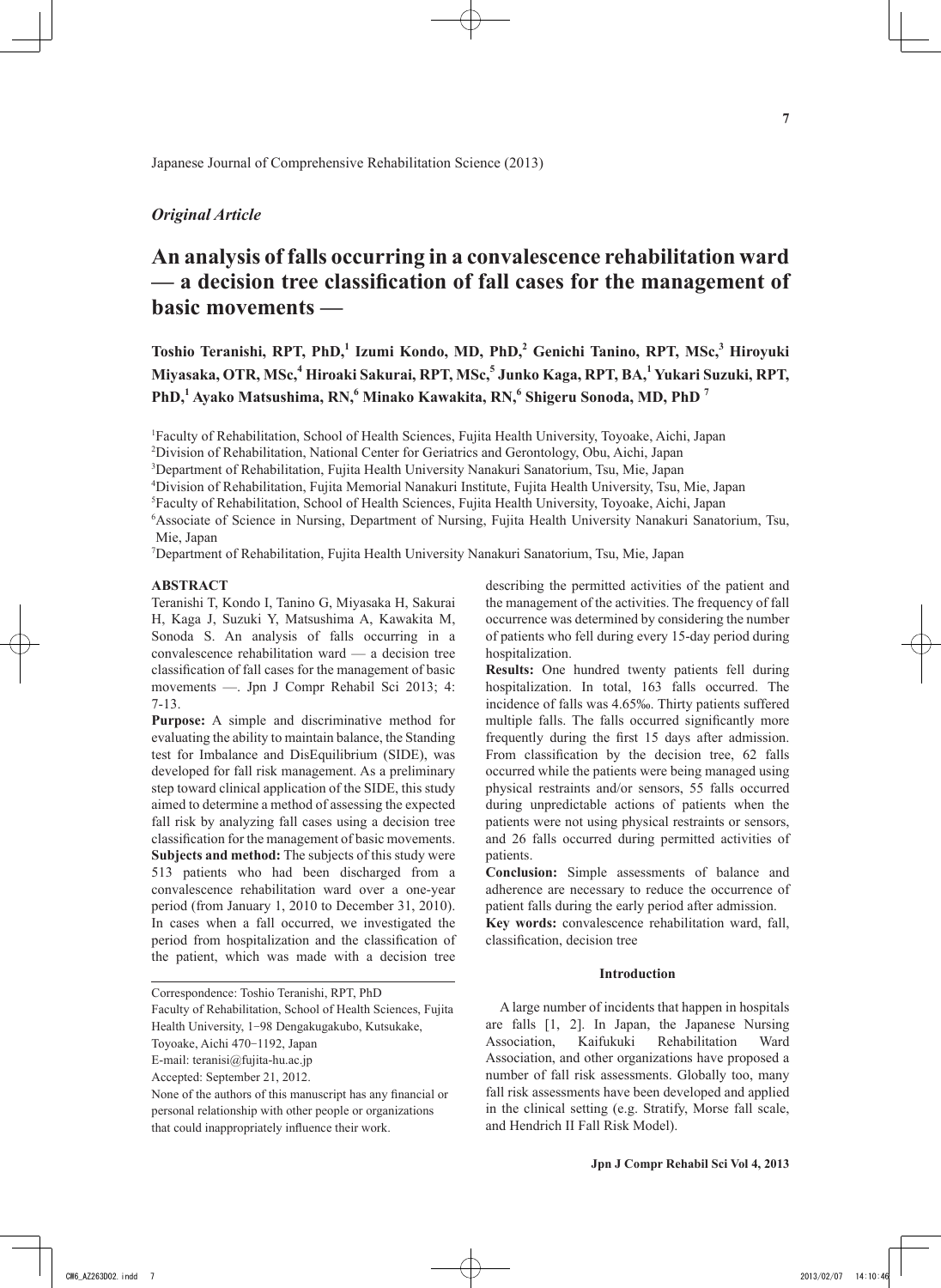However, many of these fall risk assessments consist of fall-related factors (e.g. history of falls, motor paralysis, sensory disturbance, cognitive disturbance, balance deficiency, medicines that influence balance ability, and locomotion strategy), and the fall risk of a patient is judged by the weighted sum of the scores for those fall-related factors [3-7]. More specifically, the patients were divided into two groups based on a cutoff value, a high-risk group and a low-risk group. Moreover, mobilizing extensive human and material resources has been recommended for patients in the high-risk group [7].

The total score of a fall risk assessment, however, is the sum of various directional factors (e.g. sensory disturbance, cognitive defect, and balance disorder). Thus, two identical scores have different meanings, and designing a management method for each patient with fall risks is cumbersome. To the best of our knowledge, there have been no studies on improving these management methods.

In general, fall risk factors are divided into two categories, internal factors and external factors. However, a fall occurs when a patient's postural sway is beyond the patient's ability to maintain balance even in a controlled environment such as a convalescence rehabilitation ward.

There are, however, remarkably few items for evaluating the ability to maintain balance in current fall risk assessments. Accordingly, we developed the Standing test for Imbalance and DisEquilibrium (SIDE), which is a simple discriminative evaluation of balance. We have previously determined the reliability and validity of the SIDE [8, 9].

The purpose of this preliminary study was to determine the falls that occurred in a convalescence rehabilitation ward. The falls were analyzed and organized retrospectively by methods for managing basic movements to determine what kind of fall risk assessment is required in order to manage basic movements.

This study was approved by the ethics committee of

Fujita Health University, Nanakuri Sanatorium (Nanakuri Ethics Committee No. 88).

## **Subjects and method**

The subjects of this study were 513 patients discharged from the 106-bed convalescence rehabilitation ward in Fujita Health University, Nanakuri Sanatorium over a one-year period (from January 1, 2010 to December 31, 2010).

Table 1 shows the backgrounds of the subjects. Nanakuri Sanatorium provides medical rehabilitation services 365 days a year.

Furthermore, to better understand the subjects and their respective circumstances, we investigated the total number of patients (the total number of patients discharged from the convalescence rehabilitation ward between January 1, 2010 and December 31, 2010), the total number of days of hospitalization (the total number of hospitalization days of all patients), and the daily distribution of the medical staff.

The occurrence of falls, information regarding age, sex, medical diagnosis, functional independence measure (FIM) motor score, FIM cognitive score, and scores from the functional assessment of daily living table at admission were determined from medical charts or incident reports. In cases in which falls occurred, we investigated the period from the start of



Figure 1. Decision tree classification by the method for managing basic movements.

Table 1. The backgrounds of the 513 patients included in the study.

| Diagnosis                                                | stroke 378 (infarction 202, hemorrhage 153, subarachnoid hemorrhage 23),<br>spinal cord disorder 34, femoral neck fracture 23, disuse syndrome 15, others 63 |
|----------------------------------------------------------|--------------------------------------------------------------------------------------------------------------------------------------------------------------|
| Sex and age at the<br>time of admission                  | Male 293 patients (65.8 $\pm$ 15.1 years old), Female 220 patients (71.9 $\pm$ 13.9 years old)                                                               |
| FIM total score of<br>motor <i>items</i>                 | $48.3 \pm 24.1$                                                                                                                                              |
| FIM total score of<br>cognitive items                    | $233 \pm 98$                                                                                                                                                 |
| Functional<br>assessment of daily<br>living table scores | $6.84 \pm 4.88$                                                                                                                                              |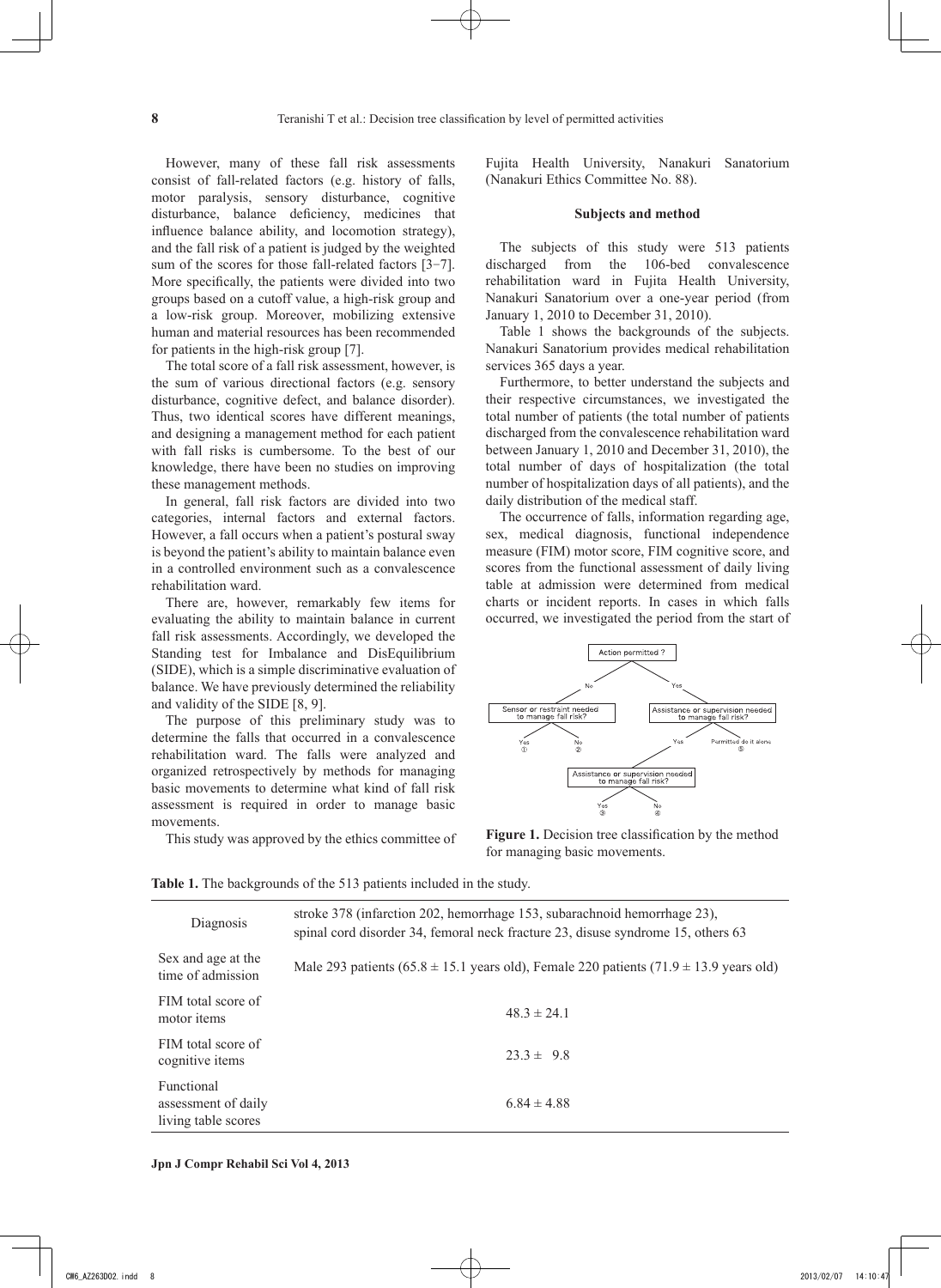hospitalization, the place where the fall occurred, the level of incident and the class of patient which was made with a decision tree (Figure 1) according to the management of basic movements. The rate of occurrence was calculated according to the following equation "rate of occurrence = (number of fall incidences/man-days of hospitalization)/1000".

The procedure of classification with a decision tree (Figure 1) was as follows. First, we determined whether the activity that preceded the fall was permitted. Next, if falls occurred during a prohibited activity, those that occurred under sensor monitoring or restraint were classified as No. 1, and those that occurred because of a patient's unexpected actions were classified as No. 2. Alternatively, if falls occurred during a permitted activity, we divided the activity according to whether supervision by a medical staff was required. Falls that occurred while patients were under supervision or receiving assistance were classified as No. 3, and those that occurred while the patients required supervision or assistance but the staff failed to supervise or assist were classified as No. 4. Falls that occurred while the patients performed activities that they were permitted to do alone, without supervision, were classified as No. 5.

The criteria for sensor monitoring or restraint and the scope of permission for activities were decided subjectively by mutual consent of medical team members of our hospital.

Herein, a "fall" is defined as occurring when any part of the body except the soles of a patient's feet involuntarily contacted the floor.

The frequency of fall occurrence was calculated by considering the number of patients who fell during every 15-day period during hospitalization. Haberman's residual analysis method (PASW Statistics ver. 18, IBM Co.) was used to determine the significant time interval.

## **Results**

Over a one-year period, 513 patients were discharged. There were 163 cases of falls by 120 patients. The total length of hospitalization for all patients was 35,067 days. Thirty patients experienced multiple falls (four times: 2 patients, three times: 9 patients, twice: 19 patients). The incidence rate of falls was 4.65‰, as shown in Figure 2. The distribution of medical staff each time was approximately 10 persons less during the daytime on Saturdays, Sundays and national holidays (Table 2).

Tables 3a and 3b show the time after admission for fall incidents. The number of falls during each 15-day period gradually decreased as hospitalization progressed; the number was significantly high  $(p<0.05)$  during the first 15 days of a patient's admittance to the hospital. We also divided the first 15 days after admission into 3-day increments and analyzed the number of falls. As a result, the occurrence of falls during the first 3 days of the patient's admittance to the hospital is significantly high  $(p<0.05)$ .

Figure 1 shows the results of classifying the falls using the decision tree: 62 cases of No. 1 occurred while patients were under sensor monitoring or restraint, 55 cases of No. 2 occurred during patients' unexpected actions, 11 cases of No. 3 occurred while patients were under supervision or receiving assistance, 9 cases of No. 4 occurred while the patients needed



Figure 2. Breakdown of subject falls.

**Table 2.** The daily distribution of medical staff of day schedule ( sum of nurses, care staffs and nursing assistants, not includIng physicians and therapists).

| Time                                                                                             | 7:30<br>8:45 | 8:45<br>9:00 | 9:00<br>12:30 | 12:30<br>15:30 | 15:30<br>17:00 | 17:00<br>19:00 | 20:45<br>21:00 | 21:00<br>7:30 |
|--------------------------------------------------------------------------------------------------|--------------|--------------|---------------|----------------|----------------|----------------|----------------|---------------|
| Weekday (Monday to<br>distribution<br>Friday)<br>of personnel (persons)                          | 8            | 33           | 30            | 29             | 22             | 8              | 14             | 6             |
| Saturdays,<br>Sundays<br>and national holidays<br>include distribution of<br>personnel (persons) | 8            | 24           | 19            | 16             | 16             | 8              | 12             | 6             |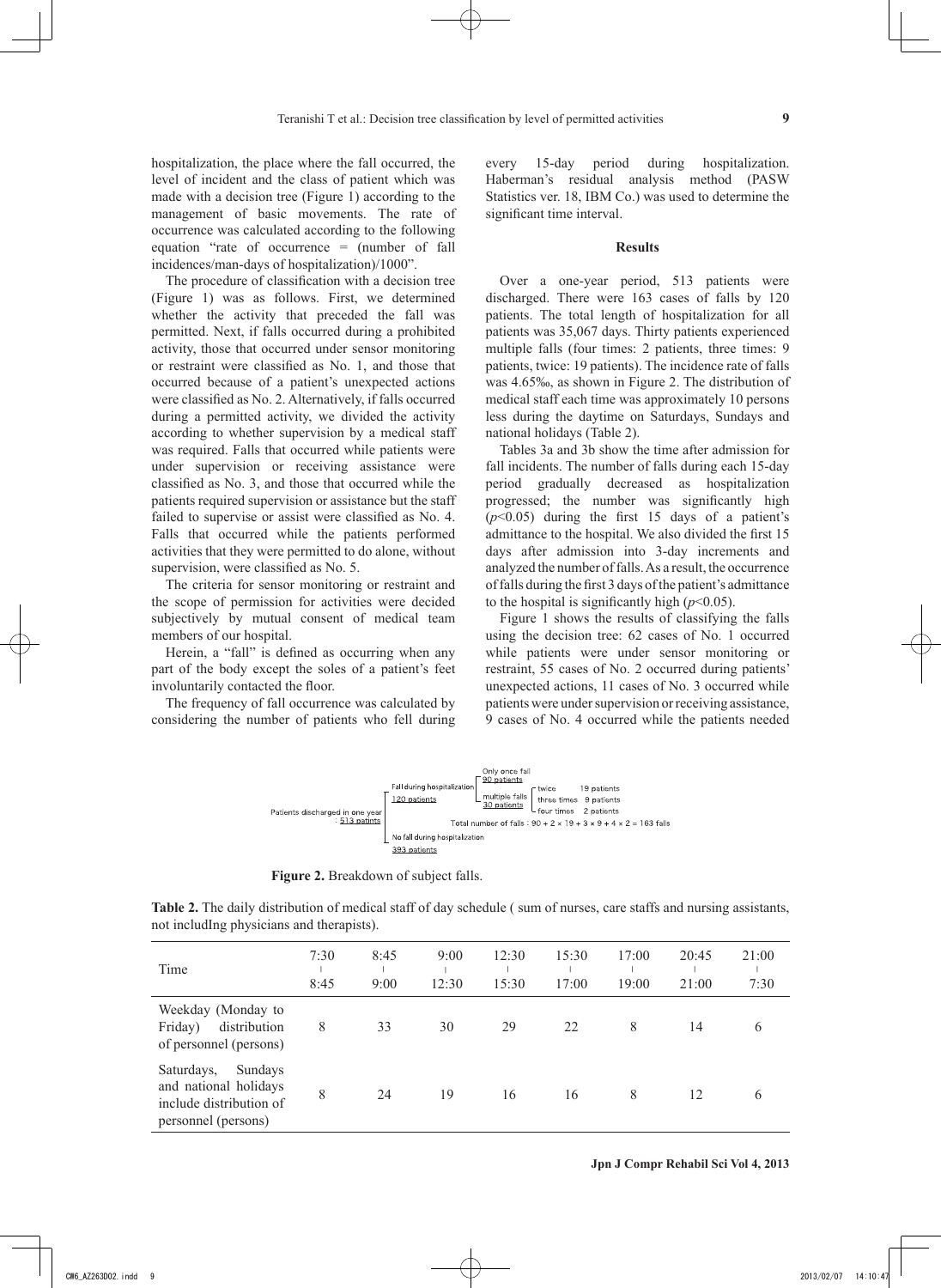supervision or assistance but the staff failed to supervise or assist, and 26 cases of No. 5 occurred while the patients were doing permitted activities alone.

The relationship between a classification of the decision tree and the time of occurrence after admission is shown in Table 4. Many of the No. 1 and No. 2 classifications occurred from 1 to 15 days after admission. Twenty-three cases classified as No. 1 during this period equal 37% of the total number of No. 1 falls during the entire period of hospitalization. Thirty-two cases classified as No. 2 during 1 to 15 days after admission equal 58% of the total number of No. 2 falls during the entire period of hospitalization. Many of the falls classified as No. 5 occurred from 31 to 45 days after admission. Nine cases classified as No. 5 during this period equal 35% of the total number of No. 5 falls during the entire period of hospitalization.

The relationship between decision tree classification and place of occurrence is shown in Table 5. The majority of falls (123 cases) occurred in patients' rooms; the rest of the falls occurred "in a rest room (17 cases)" or "in a corridor (14 cases)". Regarding falls in patients' rooms, 51 cases (41%) were classified as No. 1, 42 cases (34%) were classified as No. 2, and 18 cases (15%) were classified as No. 5. Regarding falls mainly in a rest room, nine cases (53%) were classified as No. 2. Regarding falls in a corridor, six cases (43%) were classified as No. 2.

The relationship between a classification of the decision tree and the time of occurrence after admission is shown in Table 6. The following describes the occurrence of falls in descending order. Thirty-nine cases (24%) occurred between 6:00 and 9:00, 36 cases (22%) between 18:00 and 21:00, and 26 cases (16%) between 12:00 and 15:00. Of falls classified as No. 1, 18 cases (29%) occurred between 18:00 and 21:00,

**Table 3a.** Total number of admitted patients and the days until fall.

| Outbreak period of<br>fall (days)      | $1 - 15$ |       | $16 - 30$ $31 - 45$ | $46 - 60$   | $61 - 75$ | 76–90 | $91 - 105$ | $106 - 120$ | $121-$ |
|----------------------------------------|----------|-------|---------------------|-------------|-----------|-------|------------|-------------|--------|
| Total number of<br>patients (cases)    | 7,581    | 6,845 | 5,755               | 4,662 3,566 |           | 2,480 | 1.544      | 994         | 1.640  |
| Number of patients<br>who fell (cases) | 62       | 28    | 23                  | 16          | 14        | 10    | 10         |             |        |

| Outbreak period of<br>fall (days)      | $1 - 3$ | $4 - 6$      | $7 - 9$ | $10 - 12$ | $13 - 15$ |
|----------------------------------------|---------|--------------|---------|-----------|-----------|
| number of<br>Total<br>patients (cases) | 1,537   | 15,332 1,521 |         | 1,505     | 1.486     |
| Number of patients<br>who fell (cases) | 29      | 16           |         |           |           |

**Table 3b.** Total number of admitted patients and the days until fall.

**Table 4.** Relationship between classification of the decision tree and the time of occurrence after admission.

| Classification of decision tree |    |               |    |                   |                |               |  |  |  |  |
|---------------------------------|----|---------------|----|-------------------|----------------|---------------|--|--|--|--|
| Days from<br>admission (days)   |    | $\circled{2}$ | 3  | $\left( 4\right)$ | $\circledS$    | Total (cases) |  |  |  |  |
| $1 - 15$                        | 23 | 32            |    |                   |                | 62            |  |  |  |  |
| $16 - 30$                       | 9  | 10            |    |                   | n              | 28            |  |  |  |  |
| $31 - 45$                       |    |               |    |                   | 9              | 23            |  |  |  |  |
| $46 - 60$                       |    |               |    |                   | $\mathfrak{D}$ | 16            |  |  |  |  |
| $61 - 75$                       |    |               |    |                   |                | 14            |  |  |  |  |
| $76 - 90$                       |    |               |    |                   |                | 10            |  |  |  |  |
| $91 - 105$                      |    |               |    |                   |                | 6             |  |  |  |  |
| $105 -$                         |    |               |    |                   |                | 4             |  |  |  |  |
| Total (cases)                   | 62 | 55            | 11 | 9                 | 26             | 163           |  |  |  |  |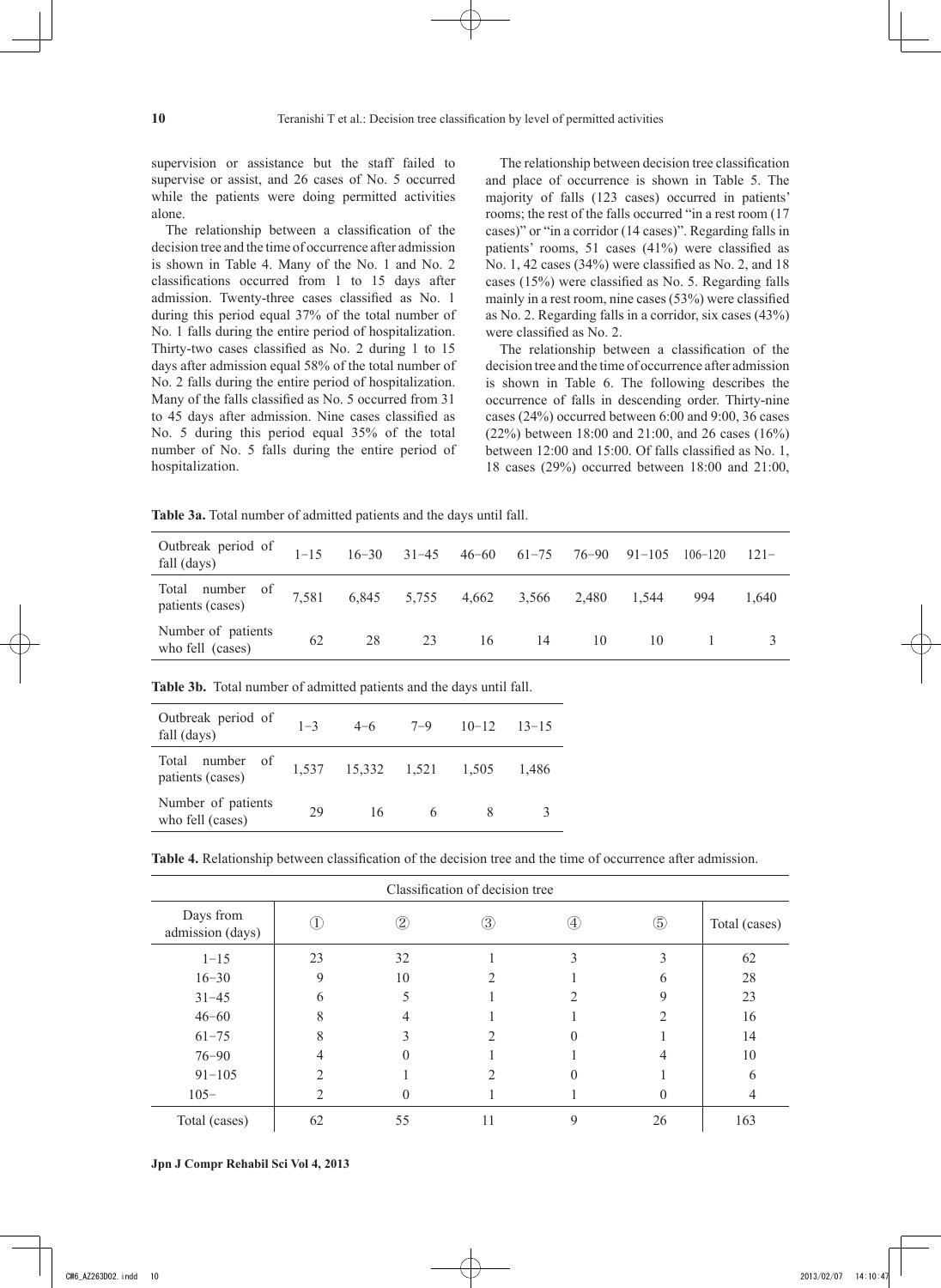| Classification of decision tree |  |    |    |  |    |               |  |  |  |  |
|---------------------------------|--|----|----|--|----|---------------|--|--|--|--|
| Site of occurrence              |  |    | 3) |  | 6  | Total (cases) |  |  |  |  |
| Patient's room                  |  | 42 |    |  | 18 | 123           |  |  |  |  |
| Lavatory                        |  |    |    |  |    | 17            |  |  |  |  |
| Corridor                        |  |    |    |  |    | 14            |  |  |  |  |
| Dining room                     |  |    |    |  |    |               |  |  |  |  |
| Bathroom                        |  |    |    |  |    |               |  |  |  |  |
| Nurse station                   |  |    |    |  |    |               |  |  |  |  |
| Total (cases)                   |  |    |    |  | 26 | 163           |  |  |  |  |

**Table 5.** Relationship between decision tree classification and occurrence place.

| <b>Table 6.</b> Relationship between classification of the decision tree and the time of occurrence after admission. |  |
|----------------------------------------------------------------------------------------------------------------------|--|
|----------------------------------------------------------------------------------------------------------------------|--|

| Classification of decision tree |    |               |     |                   |             |               |  |  |  |  |
|---------------------------------|----|---------------|-----|-------------------|-------------|---------------|--|--|--|--|
| Time of<br>occurrence           |    | $\circled{2}$ | (3) | $\left( 4\right)$ | $\circledS$ | Total (cases) |  |  |  |  |
| $0:00-3:00$                     |    |               |     |                   |             | ⌒             |  |  |  |  |
| $3:00-6:00$                     |    |               |     |                   |             | 17            |  |  |  |  |
| $6:00-9:00$                     | 13 | 16            |     |                   |             | 39            |  |  |  |  |
| $9:00-12:00$                    |    |               |     |                   |             | 12            |  |  |  |  |
| $12:00-15:00$                   |    | 14            |     |                   |             | 26            |  |  |  |  |
| $15:00-18:00$                   |    |               |     |                   |             | 16            |  |  |  |  |
| $18:00 - 21:00$                 | 18 |               |     |                   |             | 36            |  |  |  |  |
| $21:00-0:00$                    |    |               |     |                   |             | 9             |  |  |  |  |
| Total (cases)                   | 62 | 55            |     | 9                 | 26          | 163           |  |  |  |  |

**Table 7.** Number of falls per day of the week.

|                            | Monday | Tuesday | Wednesday Thursday Friday | Saturday | Sunday | Total<br>(cases) |
|----------------------------|--------|---------|---------------------------|----------|--------|------------------|
| Number of<br>falls (cases) | 20     |         | 24                        | 26       |        | 163              |

**Table 8.** Total number of falls at each incident level.

| Incident level*                  | level 0 | level 1 | level 2 | level 3a | level 3b | level 4 | level 5 |
|----------------------------------|---------|---------|---------|----------|----------|---------|---------|
| Total number<br>of falls (cases) |         |         | '26'    |          |          |         |         |

\* Incident level

level 0 Incident did not affect the patient

level 1 Incident might have affected the patient but did not do actual harm to the patient

level 2 Incident increased observation or incurred extra examination

level 3a Incident triggered a minor medical procedure or medical treatment

level 3b Incident triggered a major medical procedure or medical treatment

level 4 Incident triggered a permanent disability

level 5 Incident became the cause of patient's death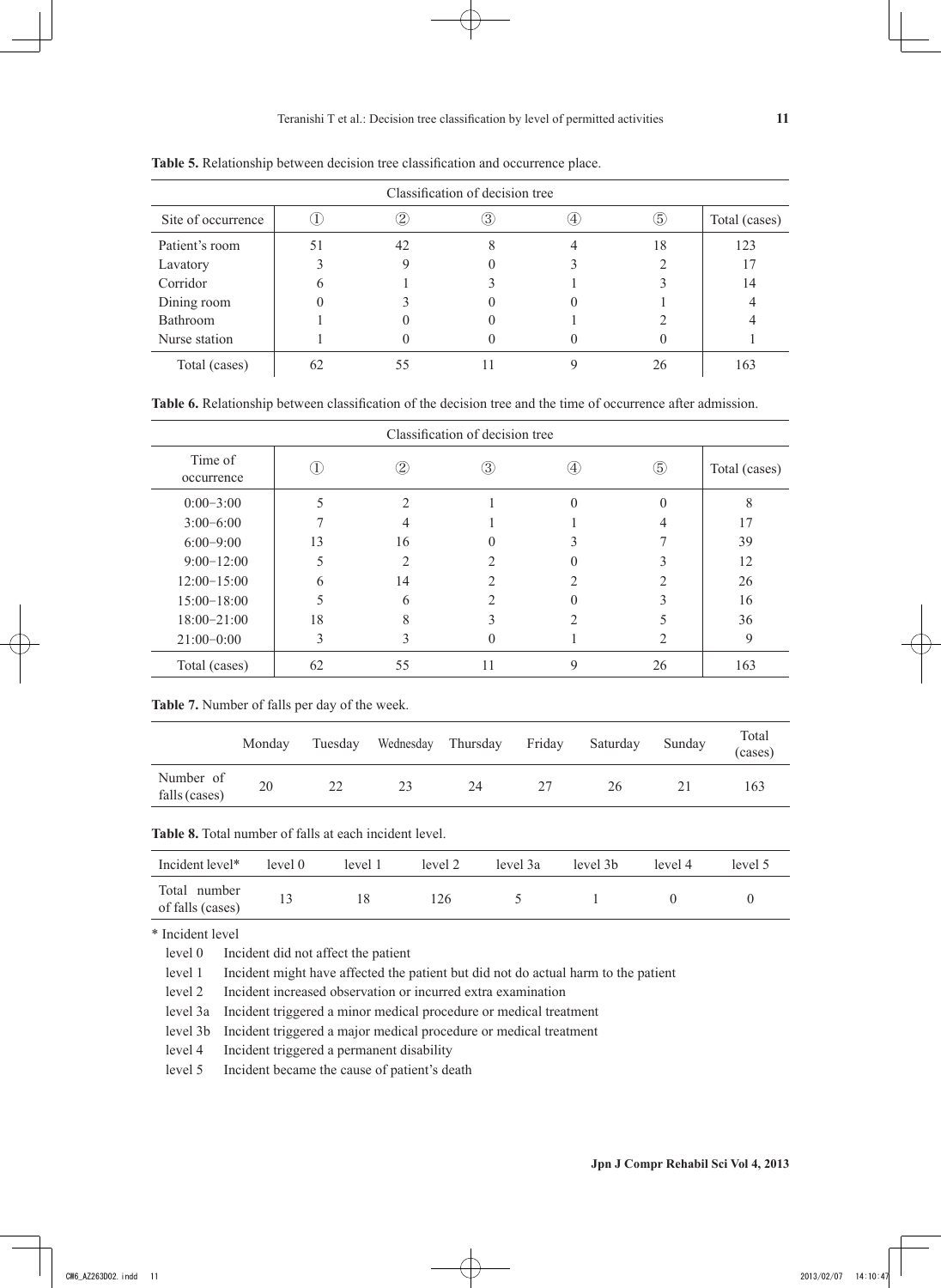and 13 cases (21%) occurred between 6:00 and 9:00. Of falls classified as No. 2, 16 cases (29%) occurred between 6:00 and 9:00, and 14 cases (25%) occurred between 12:00 and 15:00. Seven cases (27%) classified as No. 5 occurred between 6:00 and 9:00. Many falls occurred during the breakfast, lunch and dinner hours. The incidence of falls tended to be higher on Fridays and Saturdays (Table 7).

In addition, there were 13 cases of level 0 incident, 18 cases of level 1 incident, 126 cases of level 2 incident, 5 cases of level 3a incident and 1 case of level 3b incident (Table 8).

### **Discussion**

Suzuki et al. reported that 273 falls occurred for 121 patients among 256 patients admitted to an 88-bed rehabilitation ward of a hospital. Compared to the total number of admitted patients (256) in this ward, the rate of falls was 106.6% and the rate of patients that experienced falls was 42.7% [11]. A multicenter study was done when the Kaifukuki Rehabilitation Ward Association developed the fall risk assessment sheet. In that study, 373 (33.8%) of 1,107 stroke inpatients had fallen during hospitalization, with a total of 1,370 (123.8%) falls [7].

In our study, 120 (23.4%) of 513 inpatients had fallen and 163 falls occurred during the hospitalization period. This result suggested that we maintained good control of the fall occurrence rate. Furthermore, as an index of multiple falls, the ratio of falls to the number of patients who fell was 2.26 (273/121) for the first study and 3.67 (1370/373) for the second study. On the other hand, the rate of falls was 1.36 (1163/120). This suggested that the occurrence rate of multiple falls would be smaller than in the other study [7, 11].

However, these results were obtained by excessive behavioral suppression. Therefore, a more detailed study of activity management methods for hospitalized patients is necessary.

This survey showed that 5 of 163 falls were level 3a incidents, one was a level 3b incident and the other falls were level 2 incidents. There were very few serious cases, and there was only one accident with bone fracture. We think that anticipating and preventing falls is very important. The fear of falling limits the patients' activities of daily living, increases the amount of care required, and constricts early independence during patients' daily living.

Previous studies reported that many falls occurred during the early period after a patient's admission. However, many of those studies did not consider statistically the loss of patients by discharge over time. In the present study, we considered this loss and our results still showed that a significantly larger number of falls occurred within 15 days after admission. We also found that within these 15 days after admission, the fall occurrence is significantly more frequent within the first 3 days.

The overwhelming majority of falls occurred in the patients' rooms and many falls occurred at meal times. These results were the same as the findings of previous studies. The time soon after a patient's admission is the period when evaluations are performed by various staff, when the members of a medical team are not able to fully and accurately understand the patient's abilities.

This is likely the reason why many falls occur within 3 days after admission. During this initial period, a different methodology of fall risk assessment from that used during the latter period is necessary for the management of fall risk. Therefore, a valid and simple assessment for fall risk management that is easily applicable on the day of admission should be developed.

There are three important points when considering the prevention of patients' falls. The first is the metacognitive ability regarding a patient's own ability to maintain balance. The second is the permission level of activities of daily living based on the patient's ability to maintain balance (balance evaluation). The third is the ability of a patient to keep their promise (adherence evaluation).

Furthermore, a convalescence rehabilitation ward is a place where patients are encouraged to expand their living area according to their capacity that can be achieved by everyday exercise. Thus, patients do not have sufficient metacognitive ability regarding self balance at a rehabilitation ward just after their admission. An evaluation of the extent of permitted action, which is decided by their balance ability and the ability of the patient to maintain this extent of permitted action, is important.

Table 9 shows the improvement method for each of the decision tree classifications by methods for managing basic movements. Class No. 1 falls are those that occur while using a sensor or restraint. Accordingly, we should devise better sensor systems or restraint methods. Class No. 2 falls are those that occur unexpectedly by patients' actions without using a sensor or restraint. Accordingly, we should decide apposite criteria for use of a sensor or restraint by an adherence evaluation. Class No. 3 falls are those occur while a caregiver is with a patient. Accordingly, we should educate care staff about assistance techniques. Additionally, we must decide the appropriate fall risk management method for these patients using a combined evaluation of balance and adherence. Class No. 4 falls are those that occur while a caregiver leaves a patient alone unsupervised. Accordingly, we should consider the distribution of the staff working on the ward and if there are two separate patients who require supervision by a caregiver, a caregiver should supervise the higher-priority patient. In conclusion, we should develop an adherence evaluation for determining higher-priority patients. Class No. 5 falls